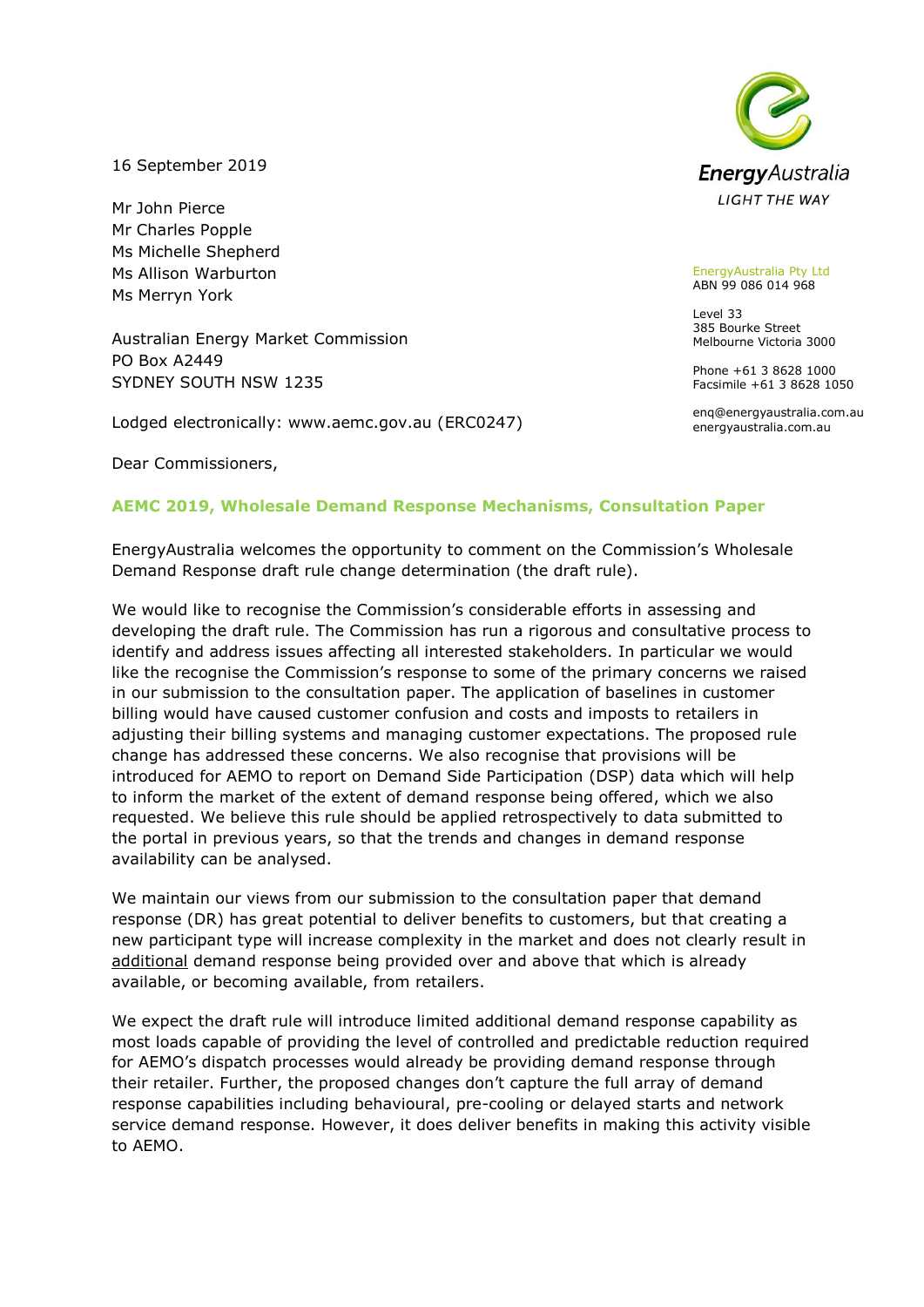Rather than a change in the rules, the successful adoption of demand response in the electricity market depends on three key factors:

- Prices of supporting technology, such as metering, load control devices and communication devices;
- Price levels which signal a value to the customer in reducing consumption;
- Consumer interest and engagement.

Changes in these market conditions have been observed in recent years which has led to the on-going development of demand response products and services by retailers seeking to lower costs for consumers. We maintain that there are no barriers to entry for demand response service providers to offer services to retailers, or offer them to customers by becoming a retailer. In particular, the cost of technology will continue to decrease with economies of scale, and the roll-out of smart meters under Competition in Metering<sup>1</sup>. This, combined with increased interest from consumers in reducing their bills will encourage retailers to continue to develop products that suit customers.

We support the AEMC determining to introduce this rule for large customers in the first instance, allowing time for the AEMC to assess protections that are required for small customers, and for AEMO to develop and test the changes required to its dispatch and settlements systems and processes. We also support AEMC's proposal to conduct a review of the mechanism after 3 years of its operation to ensure it is working to benefit consumers, and the reporting requirements placed on AEMO regarding the use and operation of the mechanism as outlined in Appendix E.5.6 of the draft determination.

Comments on aspects of the draft rule are attached to this letter.

If you would like to discuss this submission, please contact Georgina Snelling on 03 9976 8482 or [Georgina.Snelling@energyaustralia.com.au.](mailto:Georgina.Snelling@energyaustralia.com.au)

Regards

-

#### **Sarah Ogilvie**

Industry Regulation Leader

<sup>1</sup> <https://www.aemc.gov.au/rule-changes/expanding-competition-in-metering-and-related-serv>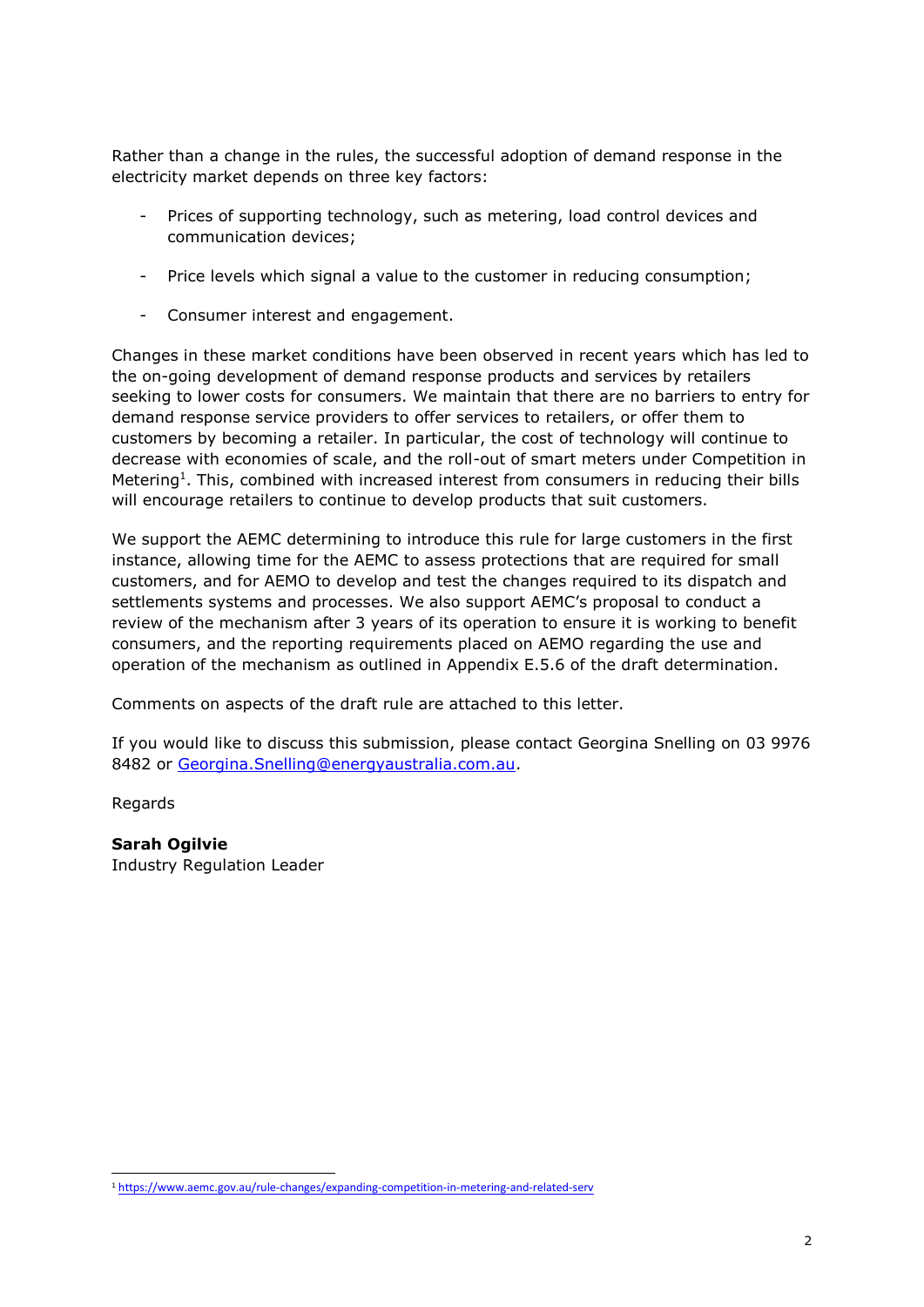# **1. Inclusion of mass market customers**

EnergyAustralia supports the AEMC's decision to preclude mass market customers at rule commencement. A staged implementation will allow AEMO to develop its systems and processes to maturity, allow the AEMC to thoroughly consider required customer protection regulations, allow for further work to be completed on the costs and benefits of this change, and ensure the required technology is available to support demand response if a decision is made to proceed.

To implement the demand response mechanism, AEMO will need to develop its systems and processes to schedule and operate demand response in dispatch. It is prudent to mature these changes before introducing the mechanism to mass market customers as there are risks of customer disengagement if the changes are poorly implemented and, at the extreme, risks to system security. The staged approach will allow AEMO to develop and test its baselining methodologies, address complications in scheduling and settling aggregated loads in dispatch (such as constraints, directions, Marginal Loss Factors) and identify suitable approach to telemetry required for frequency control. This approach will also allow participants to develop understanding and familiarity with the rules before they are introduced to small customers.

The staged approach will allow time for the AEMC to complete its analysis of required consumer protections. While demand response may not be considered an 'essential service', it does relate to an essential service and may require consumer protections over and above those provided by Australian Competition Law. This review should include consideration of protections that may be required for:

- Premises requiring life support equipment;
- Customers in hardship and vulnerability;
- Customers who are not registered as requiring life support but may be at risk if they reduce demand on hot or very cold days, for example elderly customers;
- C&I customers, and embedded networks, that are in fact an aggregation of mass market customers, some of which may require life support or hardship support;
- Data privacy and security and energy specific family violence protections
- Maximum timeframes to provide payments to participating customers, these should not be protracted as customers are anticipating income;
- Protections, for customers whose DRSP has entered into administration;
- Dispute and resolution processes when there is disagreement over whether a customer provided a response, including Ombudsman schemes;
- Advanced notification to customers of potential activation so they can make alternate arrangements if required;
- Information about credit-worthiness of supplier is accessible to customer;
- Minimum requirements for contracts;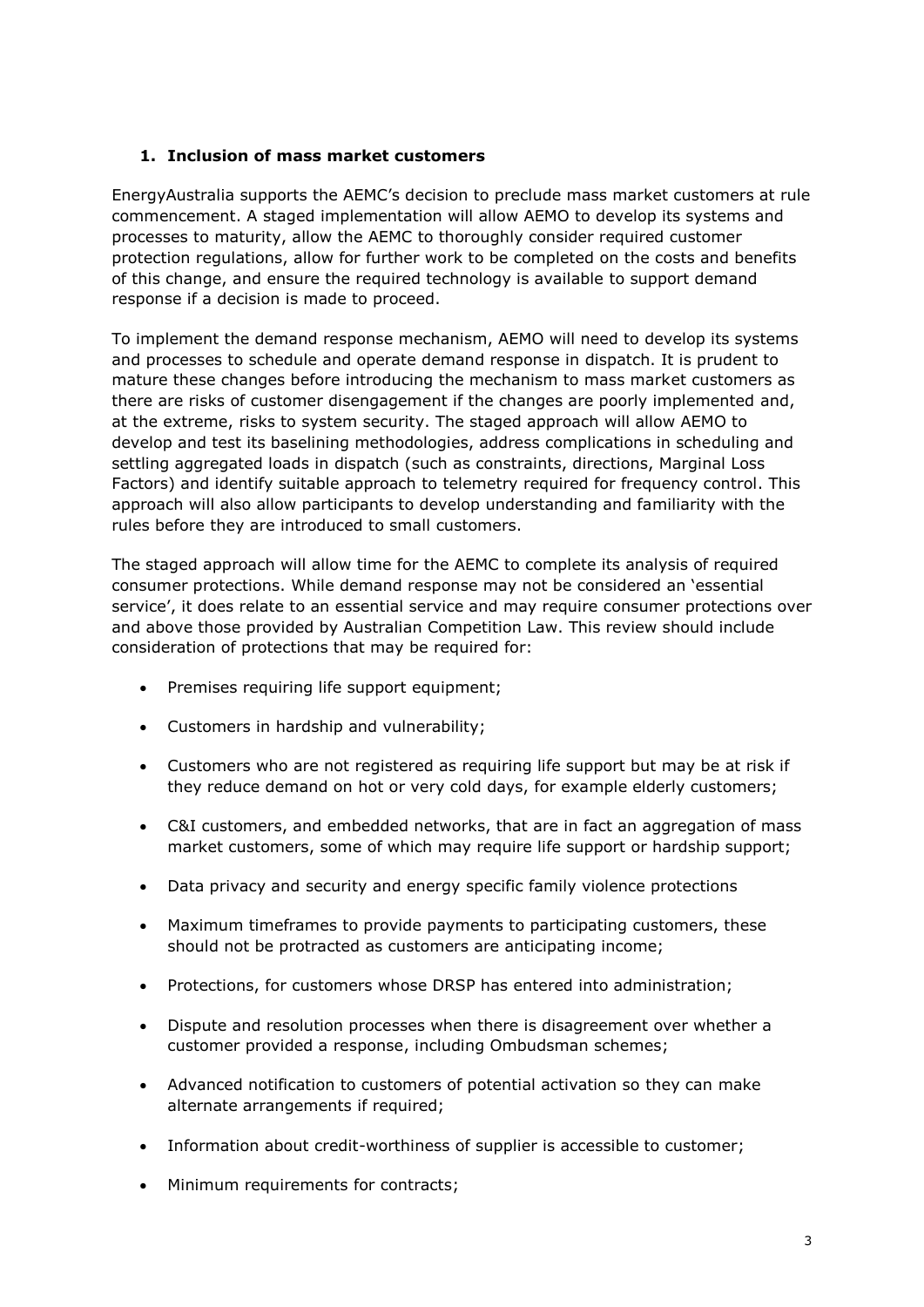- Contract termination and final bill settlement processes;
- Notice to customers of changes to reimbursement rates or conditions;
- Whether exit fees or late payment fees are permissible;
- Pre-contractual duty of DRSPs including Explicit Informed Consent (EIC) which ensures customers have been provided simple, clear, fair and complete information about the product including:
	- o What the demand response product entails;
	- $\circ$  The service that is being contracted and the customer's obligations and commitments;
	- o The DRSPs obligations and commitments;
	- o The financial compensation the customer can expect to receive;
	- o the respective roles and responsibilities of the DRSP and the retailer
	- $\circ$  clear information on any penalties that may apply to the customer if they are unable to provide the contracted service;
	- Clear information on bills regarding:
		- $\circ$  Volume of demand response provided and associated reimbursements;
		- o Roles and responsibilities of the retailer and DRSP;
		- $\circ$  Emergency contact details and the process for customers to withdraw from obligations at short notice if required (for example air-conditioning is required on a hot day due to visitors with life support requirements or health);
		- $\circ$  Dispute process if customer believes they have reduced load which has not been recognised;
		- o Financial incentive rates and qualifying conditions;
- Other energy service protections such as cooling off periods and interpreter services.

There may also be consumer protections in jurisdictional derogations that need to be considered including safety requirements of behind-the-meter load control devices and metrology, particularly if there is electrical work required.

Finally, the demand response mechanism necessarily requires AEMO only contract with controllable and predictable demand response services. There is presently low penetration of load control devices for mass market customers, limiting capacity for customers to participate at this time. We anticipate that COAG's proposal to mandate the installation of load control devices on selected appliances, such as pool pumps and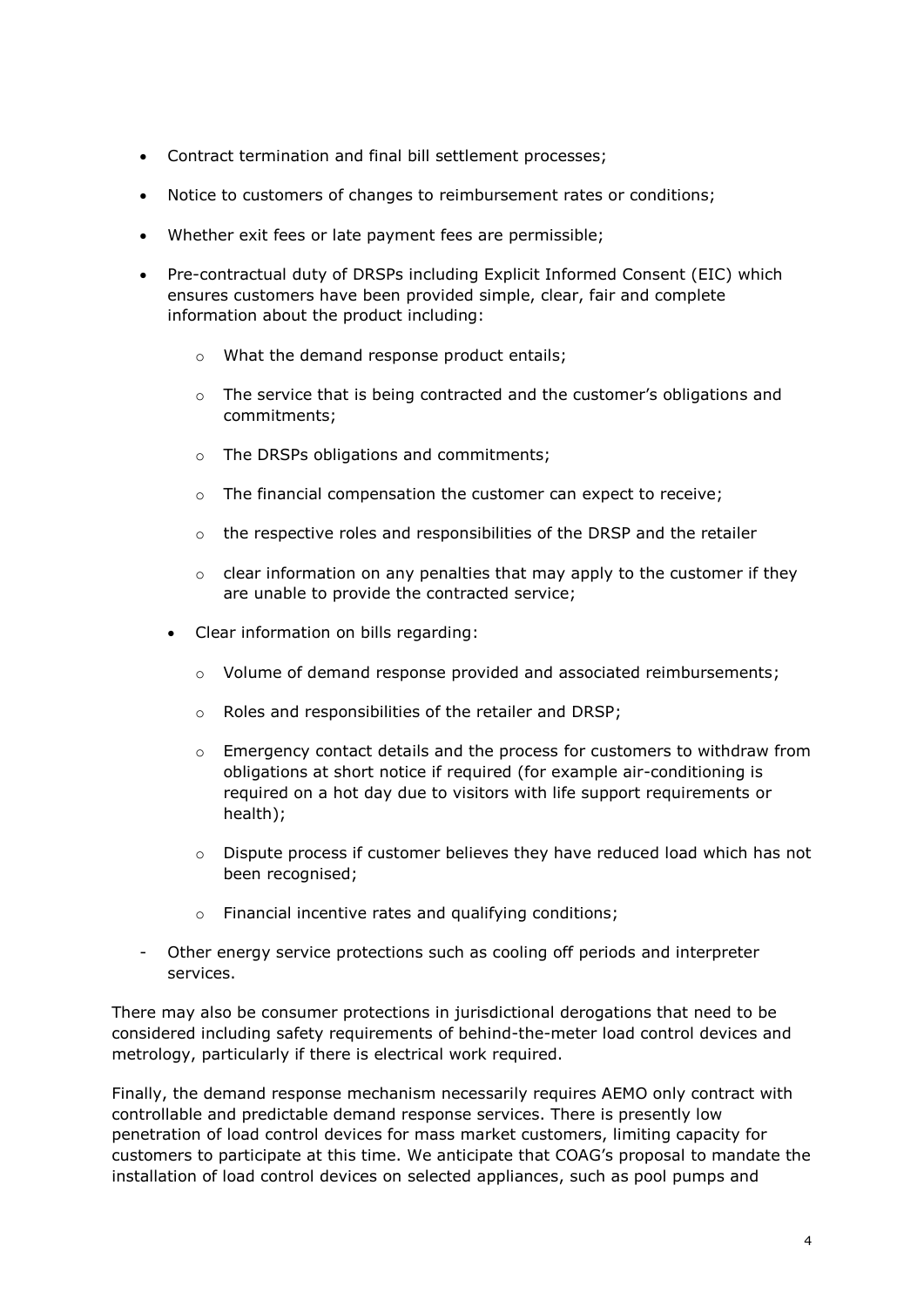climate control devices, will support the adoption of the DRM by mass market customers over time. However, given the currently limited ability of customers to participate, we do not expect a prudent staged implementation to have a material impact on the adoption of DR by mass market customers.

In the interim, we have seen growth in supply of demand response products for mass market customers offered by retailers and we anticipate this will continue. For example, EnergyAustralia has scaled up its ARENA Demand Response trials and is now offering its PowerResponse program to all of its customers (provided they have a smart meter installed). 2

Greater consideration also needs to be given to the interaction between dispatch and settlements for an aggregated portfolio of customers. For example, a DRSP may achieve its dispatch target from a portfolio of customers. However, the settlements process may result in over, or under, recovery of costs from retailers. For example, if the DRSPs aggregated target was a reduction of 60MW, and this was achieved in dispatch, but when AEMO determines baselines for individual NMIs it may find that more than 80MW of reduction was delivered relative to the baseline. This means that AEMO will recover excess revenue in wholesale spot market than required. Alternatively, a DRSP may have achieved its dispatch target, which is measured relative to consumption at the start of dispatch, but when compared to baselines individual NMIs have not achieved the aggregate reduction required. In this case it is unclear how funds will be recovered to compensate the DRSP. Further, as noted in our previous submission, while baselines may be accurate at an aggregate level, they are highly inaccurate at an individual level, which may exacerbate the above issues. This will occur if the baseline developed to apply to an aggregation of loads then needs to be applied to individual NMIs to determine the wholesale charges for the retailers responsible for those NMIs.





<sup>-</sup><sup>2</sup> <https://www.energyaustralia.com.au/power-response-2019>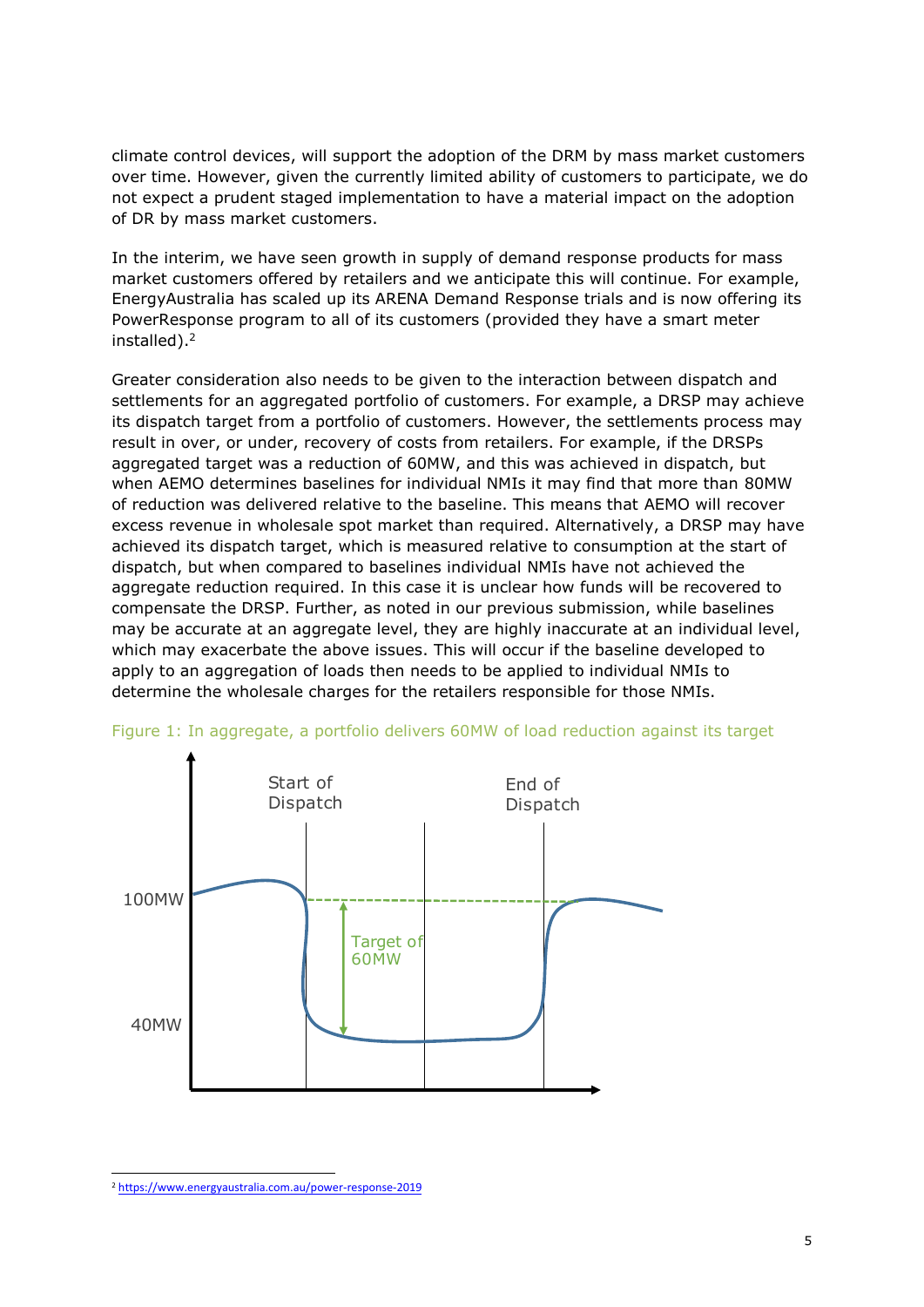

Figure 2: Individual customers deliver a total of 80MW when measured against baseline

# **2. Notices and information DRSPs should provide to retailers and the broader market**

Just as AEMO needs transparency around DR to operate the market efficiently, retailers and generators need the same level of transparency to efficiently manage their risks in the market.

For retailers, it will be important to have information, provided via MSATS, of which customers have entered into demand response contracts and the corresponding baseline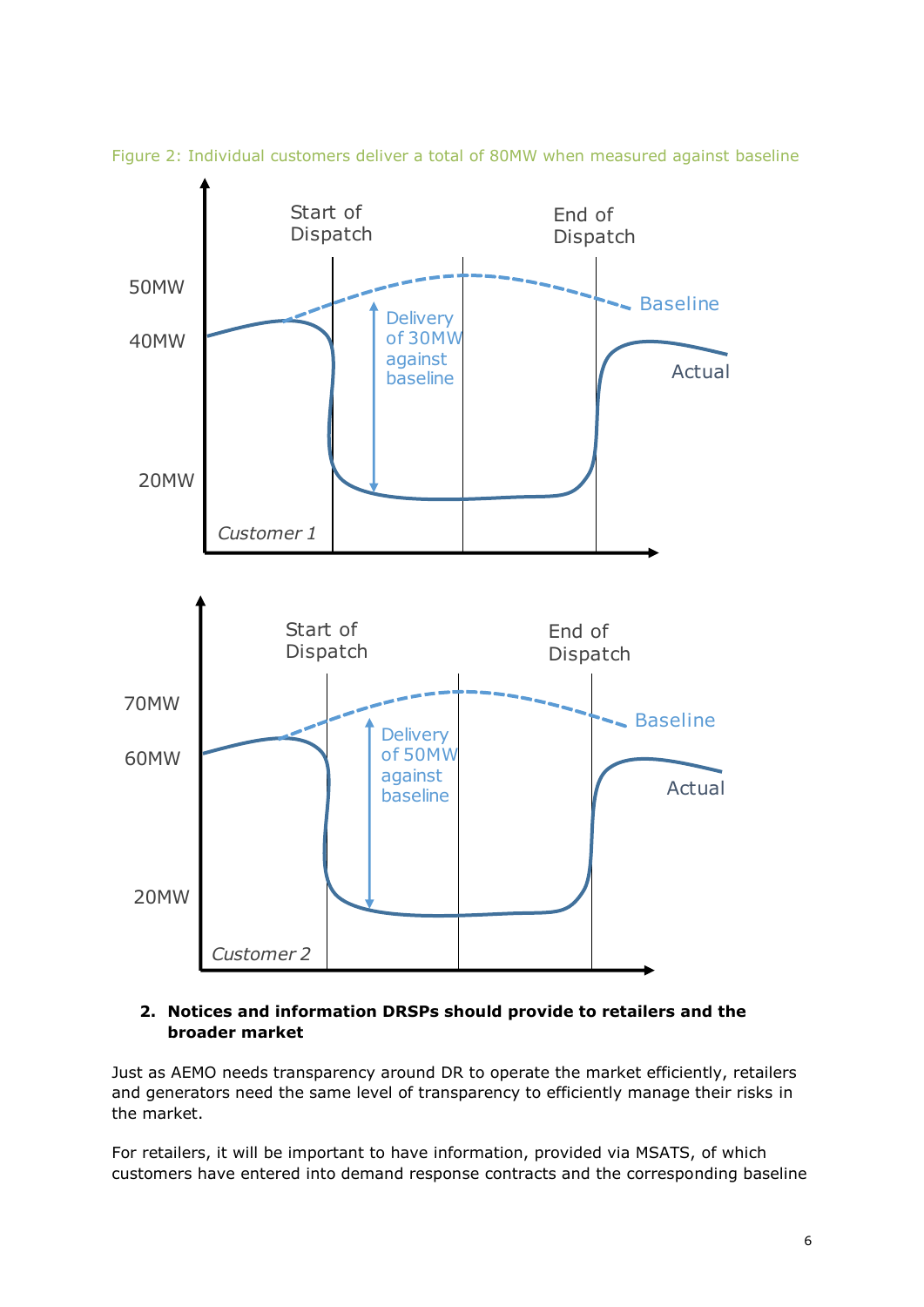methodology that applies. This information should be available to a customer's current retailer, but also made available to any retailer that has been asked by a customer to assume financial responsibility for their connection point, prior to the retailer entering a contract with the customer. This information is required for retailers to be able to assess and prudently manage their pool exposure risks, and also to determine an accurate price for that customer.

For on-the-day risk management, ideally there would be real-time, or just ahead of time, information provided regarding the level of baseline consumption that retailers will be financially responsible for. We recognise the complications in providing this information due to the ex-post calculation of baselines. However, we consider it important for retailers to know when part of their load is going to be activated so they can manage their spot risk exposure appropriately. While baselines should, in theory, closely reflect a load forecast, in reality they will not and retailers managing their spot exposure will need to understand how much of their load to forecast using traditional methods, and how much to apply baseline forecasts to. Without this information, retailers are likely to face increased risk management costs to minimise their pool exposure reducing benefits of the demand response rule change.

For generators, having adequate market information will be required to optimise plant operations. The AEMC have specified that both short and medium term Projected Assessment of System Adequacy (PASA), and pre-dispatch information will be required. We seek clarity that all market data of DRSP units will be published the following day, consistent with all current generators and scheduled loads. This includes,

- Price bands and volumes, including availability and PASA,
- Bid and rebid reasons,
- Ramp rates,
- Targets and actuals, and
- Conformance.

This will ensure consistency with information that is provided by generators which allows participants to understand market dynamics to optimise the operation of their assets.

Further, we expect that similar live information will be made available to the market for DRSP's as is for generators, for example SCADA.

## **3. Setting an appropriate Reimbursement rate**

The AEMC's intent of the reimbursement rate is to reflect the retail rate that a customer would be charged. However, the proposed calculation methodology may not adequately reflect the costs and realities of how retailers manage price and volume risks.

The rate that retailers charge customers can be highly bespoke, particularly for large customers, but broadly it reflects the price of the underlying contracts the retailer has entered to manage pool price exposure risk for a forecast volume of energy, based on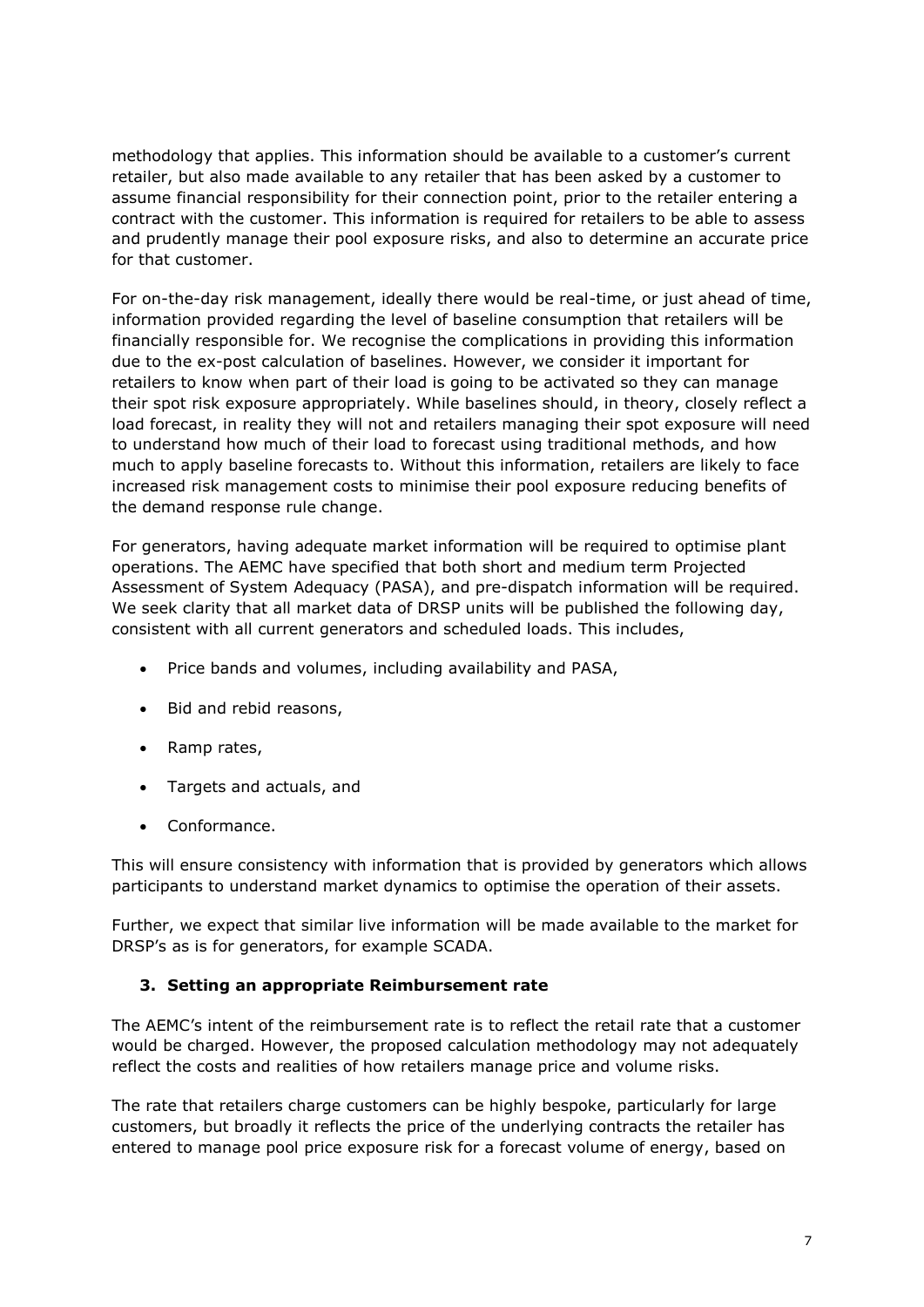the retailer's appetite for risk. It also includes other costs such as green charges, distribution usage costs and a retail margin.

While the cost of contracts (for example swap and cap products) is influenced by spot market prices, a variety of other externalities also impact their prices, including estimation of future spot prices and other market conditions.

Ideally, the reimbursement rate for retailers should cover the full costs of contracting that have been borne by the retailer to take on the risk of the customer. In practice this is difficult to achieve due to competition concerns and practical challenges in determining appropriate hedging costs; hedging costs will be different across all retailers and dependent on the time period they entered contracts and their risk appetite,

A relatively simple approach, that could provide a more accurate reflection of costs than the proposed load weighted average spot price, would be to use the load weighted average of peak prices. To some extent this will reflect the additional risk premium retailers incur to manage risk of high price events. Peak prices could be defined as those between \$300 (as an example) and the market price cap (MPC).

Further, it is not reasonable to use the previous quarter of prices to reflect the expected price in the next quarter as prices move seasonally. An alternative approach would be to incorporate data on previous years of the respective quarter and an adjustment made using information from the previous quarter as a benchmark. This will help to capture both the annual circumstances and the seasonal variability.



Figure 3: Average 30-minute spot price in each quarter (2009-2018)

#### **4. Required system changes**

While the change in the design of the rule has reduced system changes for retailers (as significant changes to billing systems to enable retailers to bill customers on baseline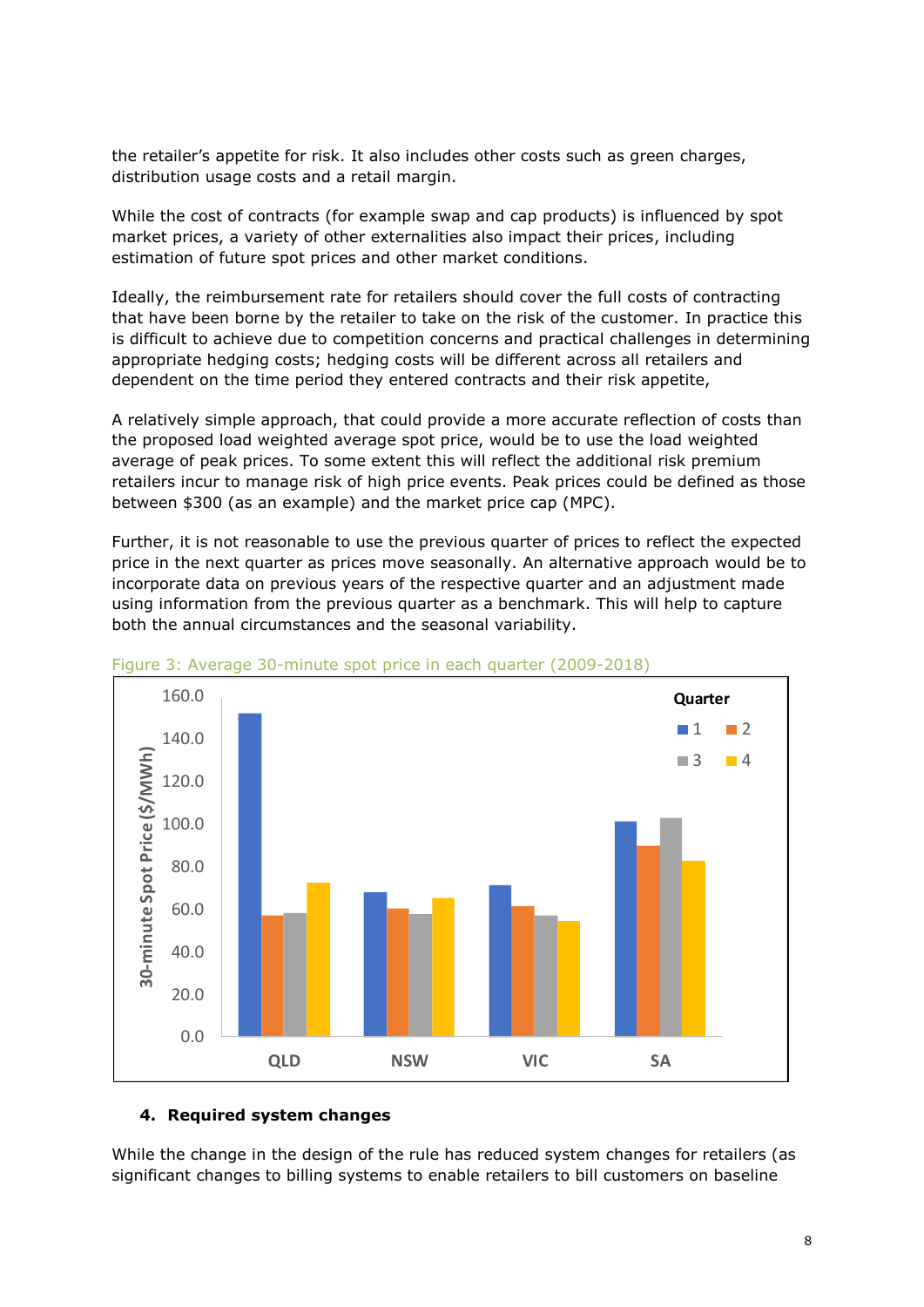reads are no longer required), system changes will still be required to implement the rule change. This will include:

- Changes in standing data tables to capture the new DRSP fields;
- Changes to wholesale market settlement reconciliation processes to capture new baseline data;
- Potentially changes to B2B systems; and
- Changes to Generator systems and processes to incorporate baselines in load forecasts.

These changes will impact both large and small retailers as the rule will affect any retailer with a customer entering a contract with a DRSP.

#### **5. Cost Benefit Analysis**

We note that the AEMC has decided against quantifying the potential net benefits of this rule change.

While both the ACCC and the Finkel Review recommended the introduction of a demand response mechanism, neither completed a substantive cost benefit analysis. The AEMC should therefore ensure this work is completed before implementing this reform

It remains to be seen whether this reform will deliver additional demand response to the market, in excess of what is already occurring. We have observed outcomes in offmarket demand response where Reliability and Emergency Reserve Traders (RERT) provisions have resulted in the transfer of demand response from retailers to AEMO, without additional volume of DR being created. It is likely that the DRM will produce similar outcomes whereby existing demand response capability is simply transferred between market participants, without creating provision of additional resources.

At a minimum it is important that AEMO's estimated costs are known and clear before a decision is made. The AEMC should be accountable for implementing changes that have a cost to customers.

The view that DR provided through the DRM will reduce prices for customers is ambiguous. While spot prices could fall due to increased 'supply' of generation/reduction in demand, retailers will still need to contract to baseline levels of energy. This introduces some inefficiency in contract purchasing that may maintain cost levels for customers. In fact, contracting prices may increase as retailers now face greater uncertainty in the volumes they are exposed to as it could be either actuals or baselines and depending on the accuracy of the baselines, this may require additional contracting. It would be more efficient for retailers to directly contract with customers and avoid the cost of contracting, while delivering a reduction in demand.

Further, DRSPs will have an incentive to drive the marginal price as high as possible to extract the most value possible. It is therefore unclear to suggest that the introduction of DRSPs will certainly reduce spot prices and customer bills.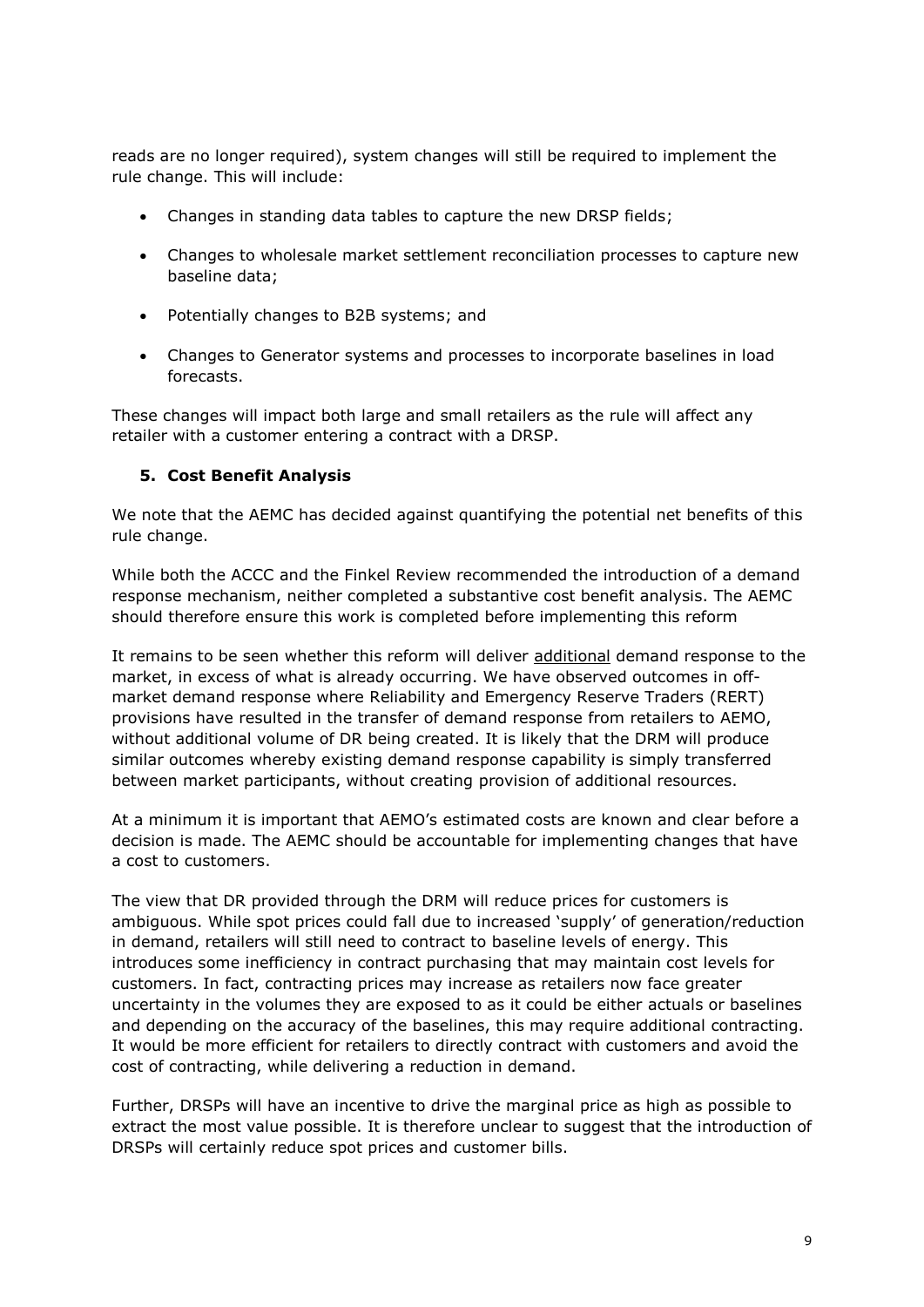# **6. Allocation of market costs for implementing and operating the mechanism**

It is important for the AEMC to consider how costs associated with a demand response mechanism will be recovered.

- **AEMO system costs:** It is unclear whether all customers should be required to fund AEMO's development and maintenance costs or whether these costs should fall on the DRSPs (and their customers) who are the direct beneficiaries of the changes. While it is possible that all customers could benefit, this outcome is not a certainty and it would be inappropriate for all customers to cross-subsidise those who are benefitting from the changes. The AEMC should recommend AEMO to consider changes in its next fee determination, prior to implementation of the rules, that DRSPs incur a portion of AEMO's costs for metering, B2B and dispatch systems.
- **Meter data and services:** It is unclear what rights DRSPs will have in regard to a customer's meter data. This data is procured and paid for by retailers, and distribution businesses (depending on the jurisdiction and the customer's meter type). If DRSPs are to interact with Meter Data Provers (MDPs) to obtain data for commercial purposes, this should be supported by a contractual relationship. Should the DRSP require data, they should seek an agreement with the relevant parties, or otherwise install their own metrology device. It is not appropriate for retailers, or distribution businesses, to be charged for any additional metering works that are required for a DRSP to provide its service including providing unscheduled meter reads, metering disputes, any metering investigations or works, and any system change costs associated with implementing the rule such as changes in B2B and B2M. Further, should a customer entering a contract with a DRSP require a meter to be installed, the retailer should be able to refer these costs to the DRSP, rather than being responsible for them. Further, when developing B2B Procedures, AEMO will need to be cognisant of the fact that DRSPs do not have a commercial relationship with retailers, distribution businesses or MDPs.

## **7. Ensuring DR provided to AEMO is additional to planned operations**

The AEMC have included provisions to ensure that demand response participating in the mechanism is only rewarded for changes to consumption that have occurred due to its participation in the dispatch process. We have a few concerns around the AEMC's drafting of this provision (Clause 3.8.2A(c)).

First, it is important that customers who are on wholesale pool pass through contracts are prohibited from participating. These customers, who respond to high prices by reducing load, could bid this reduction and receive financial reward for doing so, in addition to reduced wholesale charges. It appears that this activity will not be excluded by the rule drafting which states that:

*"A DRSP must only make a dispatch offer to provide wholesale demand response in a trading interval where and to the extent that, if dispatched, the wholesale demand response is or will be the result of wholesale demand response activities in that trading interval."*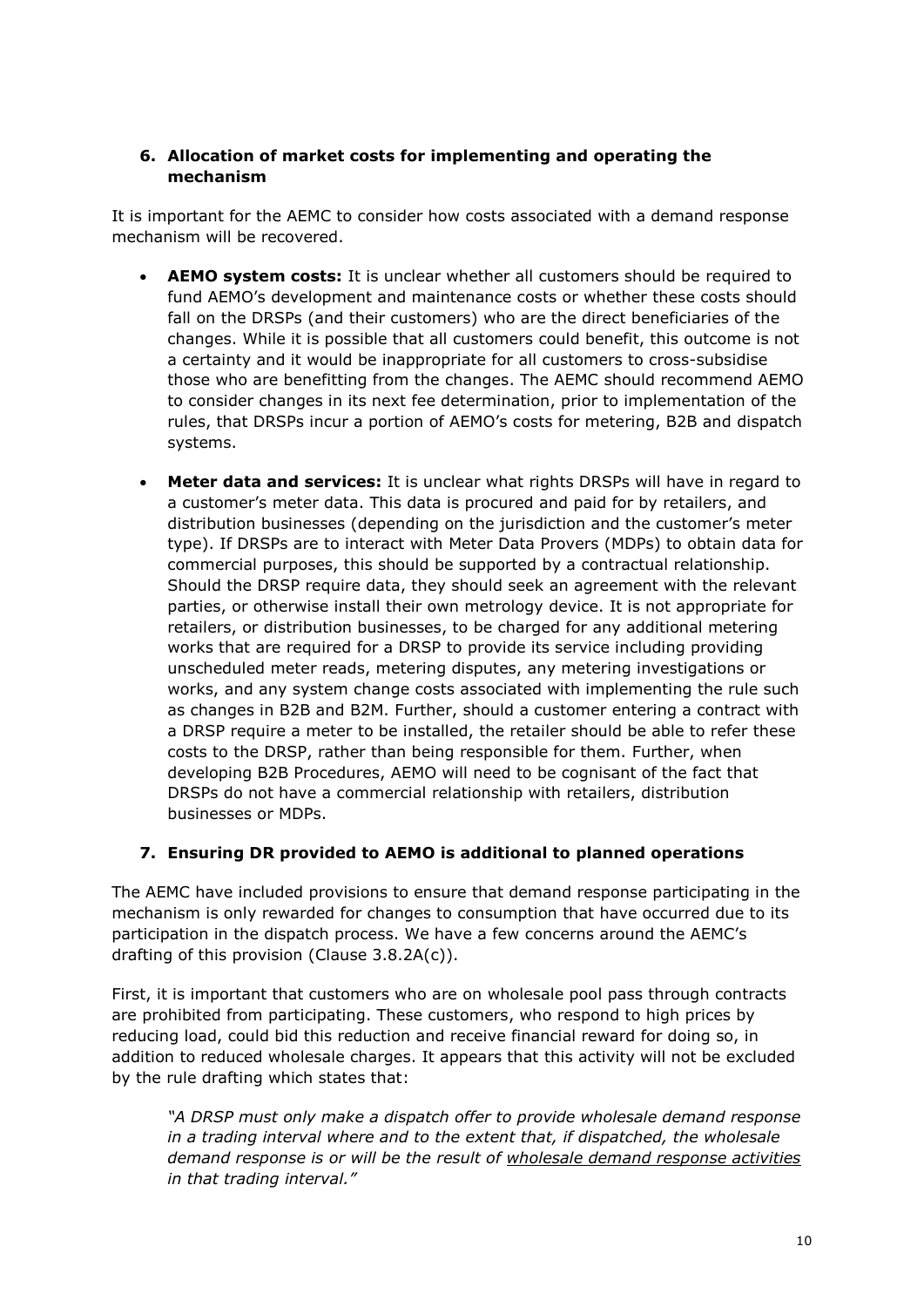Wholesale demand response activities are defined as those that "*result in the provision of wholesale demand response*". This term is defined as "*An adjustment to the amount of electrical energy flowing at the connection point for a wholesale demand response unit in response to a dispatch instruction*,…".

It is therefore not clear that a reduction in load, due to a response to anticipated prices, is captured within the exclusivity provisions.

Second, the clause implies that customers will be unable to provide demand response in a particular interval for both energy services, under the DRM, and other services, such as network ancillary services. We seek clarification that this is the Commission's intention and that customers are not precluded from registering for multiple services and providing them in different trading intervals.

Finally, it is unclear how the rules will adequately ensure that demand response provided is genuine and that the load has not shifted to another NMI associated with the site. The AEMC have suggested that this will be addressed in AEMO's guidelines, but we suggest that prohibitions on this activity should be expressly included in the rules to ensure this activity is prevented.

## **8. Dispatch and Scheduling obligations**

To achieve the full benefits to AEMO of including demand response in dispatch process, important to be considered as similarly to generation, where possible. In general we support the AEMC's approach to applying provisions as outlined in Appendix A. To provide visibility to market of supply capabilities we believe these obligations should apply, including:

- MT PASA,
- ST PASA,
- Prudentials (due to possible charges for FCAS, retailer reimbursement charges, dispatch penalties),
- daily energy limits (including restrictions from customer on how many hours they can be curtailed for),
- FCAS causer pays contributions and exposure to contingency costs,
- bidding in good faith,
- and re-bid reasons.

We note that the AEMC has not considered whether 3-year closure notice provisions should be required for aggregated loads exceeding 30MW.

We note that the AEMC doesn't consider it necessary for DRSPs to provide information to AEMO's Energy Adequacy Assessment Projection (EAAP) report. We disagree as the DRSP's customers could be subject to fuel, or fuel-like, constraints. This could include demand response being provided by substituting grid consumption with on-site generation (which may be subject to fuel supply constraints), or contractual limits on the